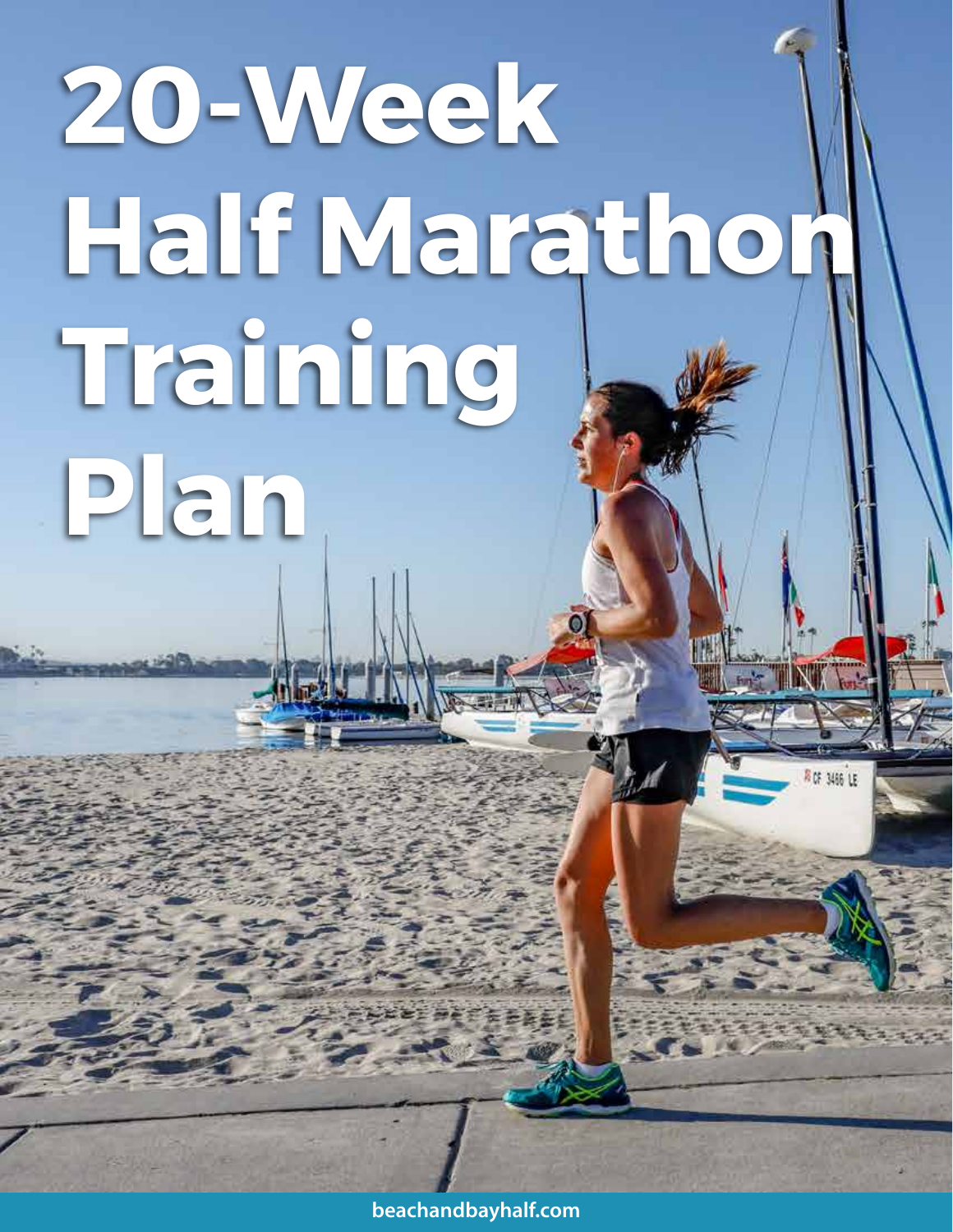

# **About the Program**

For some runners, the prospect of preparing to run a half marathon in three months is a bit daunting, so we've prepared this five-month training plan to offer a more gradual buildup to race day — both physical and mental — than our 12-week beginner and 16-week intermediate training plans offer.

This plan starts slowly with four days of running each week over the first six weeks, later transitioning to five days of running each week as the calendar proceeds further into the training.

## **For Beginning & Experienced Runners**

Because this training plan spreads out the weekly and long runs over five months, it can be used by runners who are attempting their first half marathon as well as by someone who's run several halfs already and wants a structured approach to their training.

The plan is designed to gradually ease the runner into the process with light, easy runs in the opening weeks, followed by longer, more demanding runs in the middle and later weeks, to help build your fitness level.



Source: HalfMarathons.net **beachandbayhalf.com**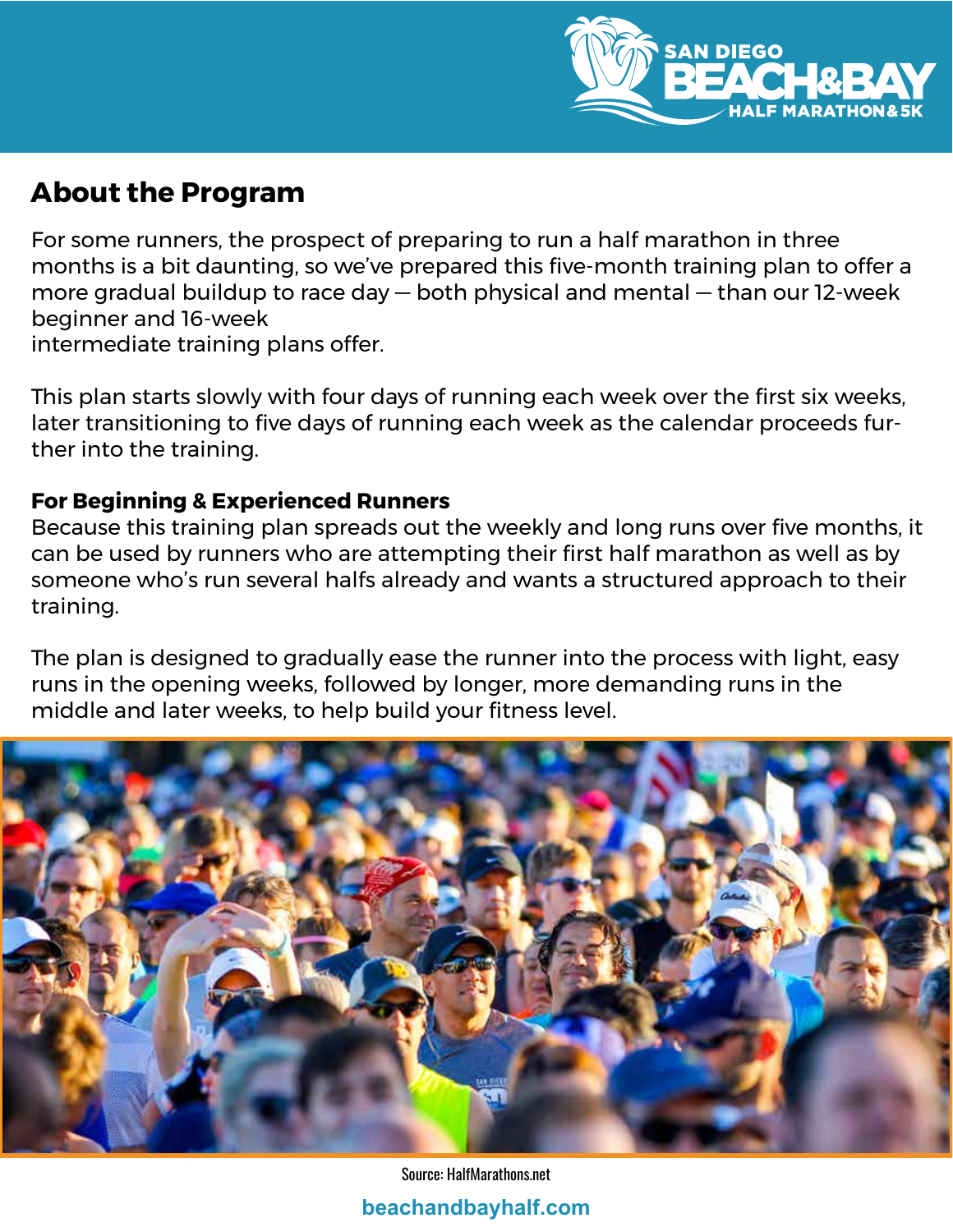

#### **Slow Mileage Escalation**

The 20-week plan is designed to escalate the mileage you'll run each week more slowly than the other two plans, by bumping up the mileage one week and repeating it the next, and then bumping it up again the following week, and so on.

This will help you develop both the physical stamina and the mental confidence that you'll be able to complete 13.1 miles by showing you, very slowly, that you really can do it — the mileage doesn't increase dramatically from week to week, we just add one mile onto the weekly long runs each week.



Remember also to get plenty of rest on the days you don't run, or consider cross-training such as strength exercises, to give your legs ample time to rest and replenish, especially after your long runs.

## **Time Your Long Runs With Your Race**

The schedule above places the weekly long run on Saturday, followed by a usually much shorter quick run (or walk) on Sunday. We've always found that it's best to do your long runs on the day you'll actually run your race, to allow your body to get used to the rhythm of the short run/long run each week.

### **Consult the Experts**

Remember that there are a number of ways to structure a half marathon training plan. Running coaches Hal Higdon and Jeff Galloway, who is well-known for his Run-Walk-Run approach to training, offer a number of training plans on their own websites that are excellent guides to getting ready for any race.

Source: HalfMarathons.net

### **beachandbayhalf.com**